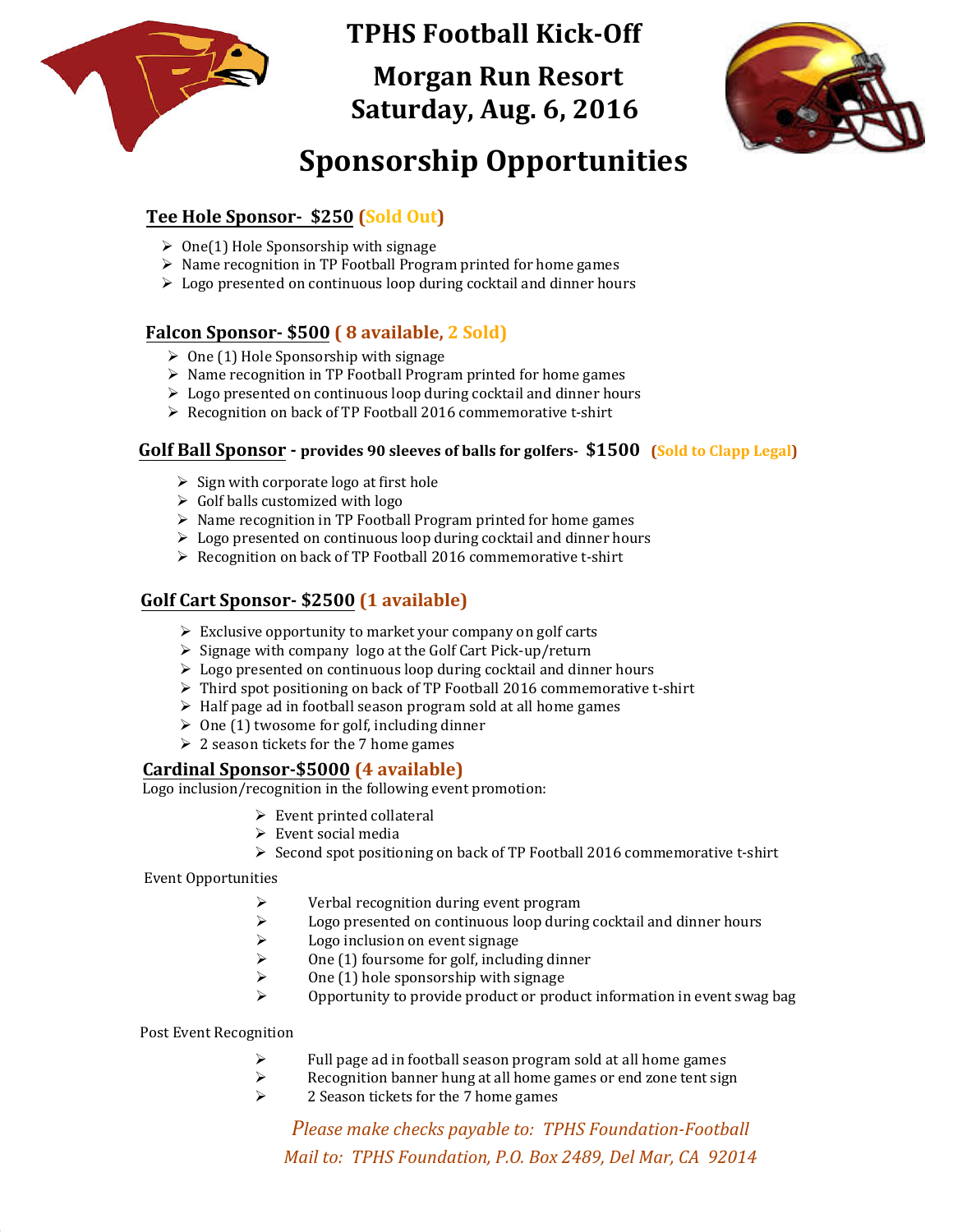

**Gold Sponsor TPHS Football Kick-Off Morgan Run Resort Saturday, August 6, 2016**



# **Gold Sponsor-\$10,000 (1 available) Top Placement in all Advertising - Company Logo on Golf Shirt Sleeve**

- $\triangleright$  Event printed collateral<br> $\triangleright$  Event social media prom
- $\triangleright$  Event social media promotion<br> $\triangleright$  Event publicity inclusion
- Event publicity inclusion

#### Event Opportunities

- $\triangleright$  Recognition during event program<br> $\triangleright$  Logo inclusion on event signage
- $\geq$  Logo inclusion on event signage<br> $\geq$  Two (2) foursomes for golf, inclu
- $\triangleright$  Two (2) foursomes for golf, including dinner<br>  $\triangleright$  One (1) hole sponsorship with signage
- One (1) hole sponsorship with signage
- Opportunity to provide product or product information in event swag bag

#### Post Event Recognition

- $\triangleright$  Full back page ad in football program sold at 7 home games<br> $\triangleright$  Top Placement, largest font recognition on back of TP Footb
- Top Placement, largest font recognition on back of TP Football 2016 commemorative t-shirt
- Exclusive Banner hung at all home games or end zone tent sign<br>  $\geq$  2 season tickets for the 7 home games
- 2 season tickets for the 7 home games

# **Please make checks payable to: TPHS Foundation-Football Mail to: TPHS Foundation, P.O. Box 2489, Del Mar, CA 92014**